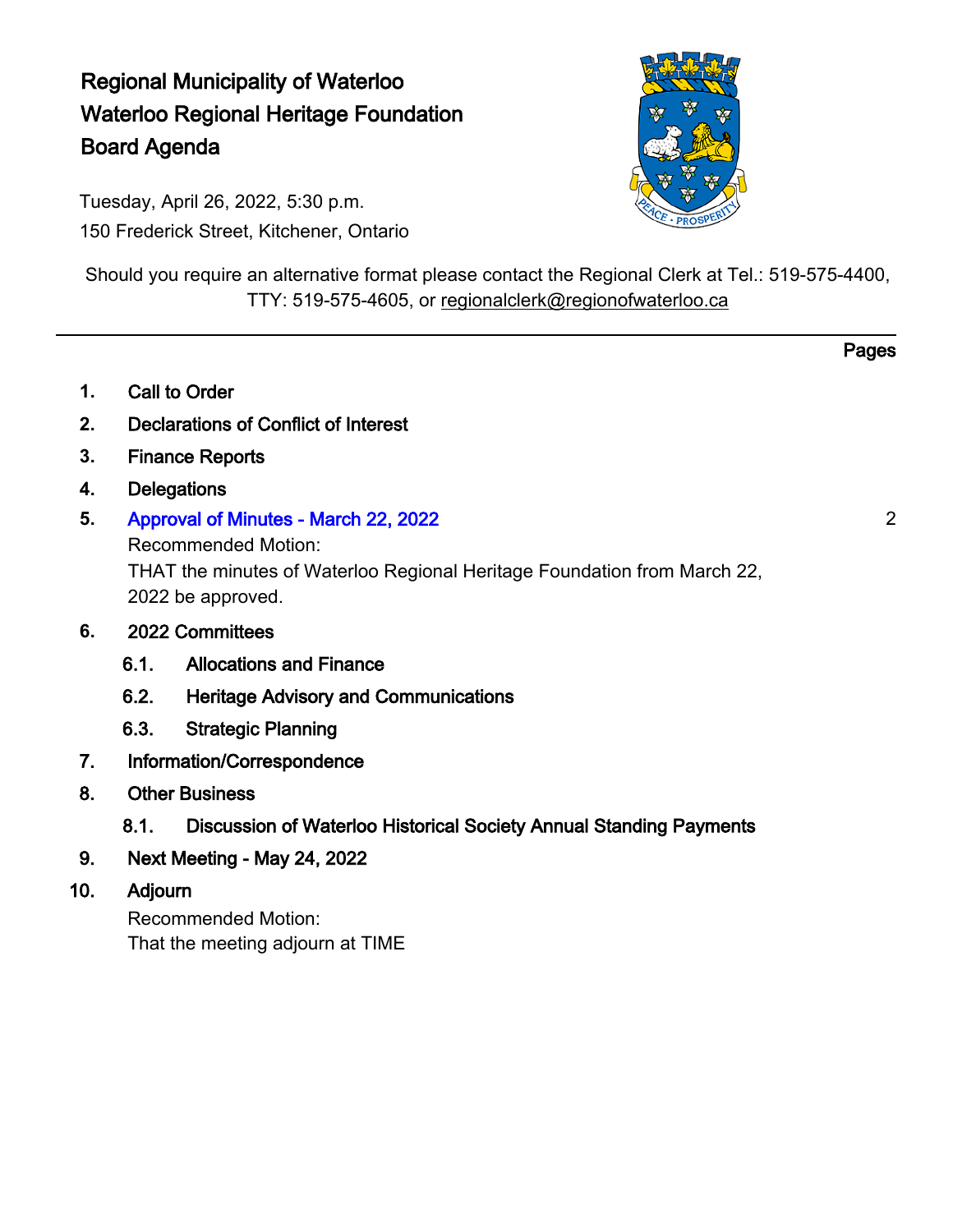## <span id="page-1-0"></span>**Waterloo Regional Heritage Foundation**

## **Board Minutes**



March 22, 2022, 5:30 p.m. Meeting to be held electronically 150 Frederick Street, Kitchener, Ontario

| Present: | J. Glass, D. Emberly, V. Hicks, J. Holland, M. Lee, K. Redman,<br>B. Martin, P. Elsworthy, and J. Clinckett |
|----------|-------------------------------------------------------------------------------------------------------------|
| Absent:  | E. Clarke and V. Mance                                                                                      |

## **1. Call to Order**

The Chair called the meeting to order at 5:39 p.m.

## **2. Declarations of Conflict of Interest**

None.

## **3. Finance Reports**

None.

## **4. Delegations**

## **4.1 Kitchener Public Library re: Oral History Digitization Project Extension Request**

**Moved by** M. Lee

## **Seconded by** D. Emberly

That the Waterloo Regional Heritage Foundation approve the request for extension to the Kitchener Public Library for the Kitchener Public Library Oral History Tape Digitization Project until March 31, 2023.

## **Carried**

## **4.2 Application 438 Malabar Dr re: Property Grant**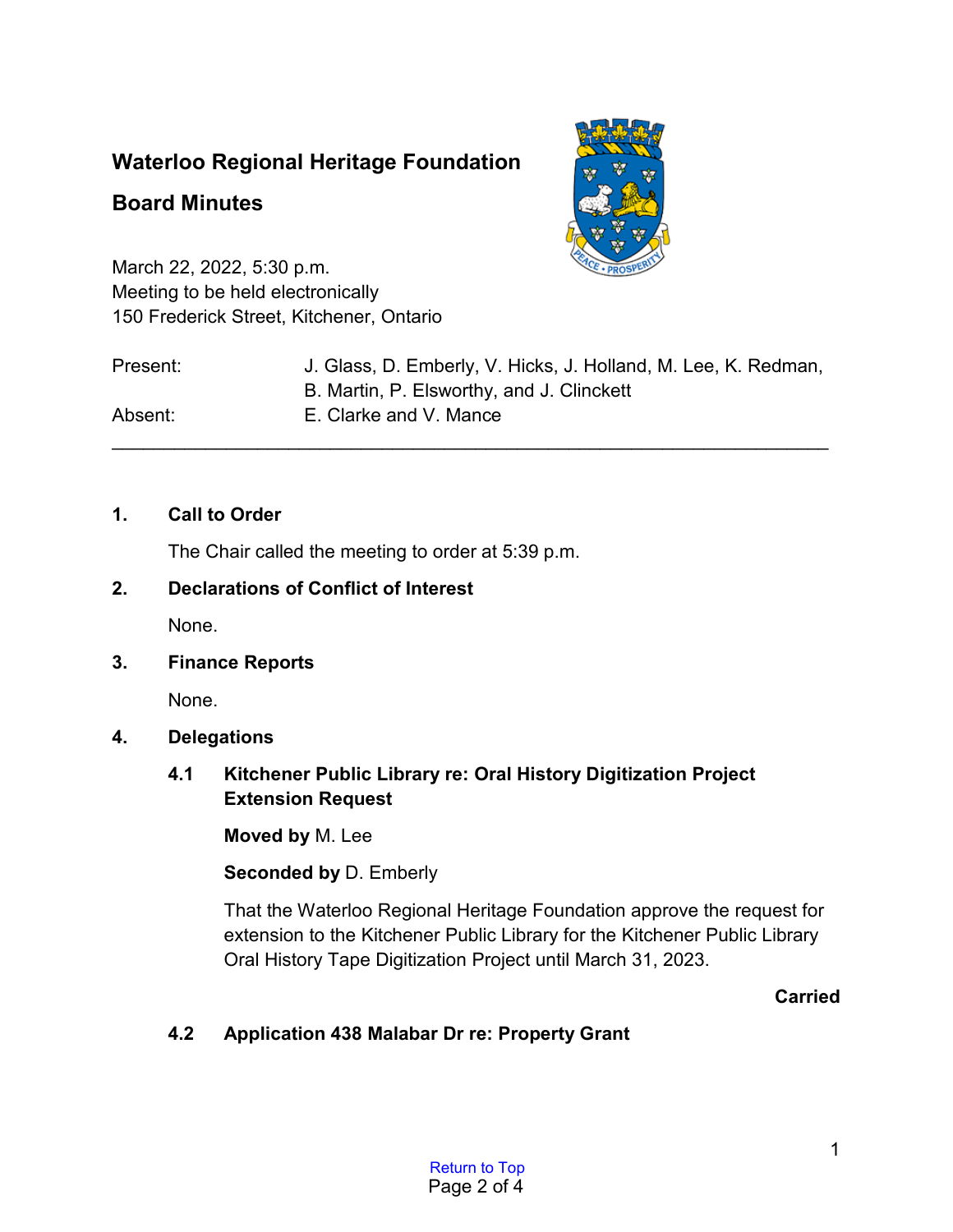W. Cascaden provided a presentation, a copy can be made available upon request. She described the work required for the porch project and the work that has been completed to date. She requested that the Foundation accept their application upon submission, despite the Foundation's decision to pause accepting and granting new applications. She expressed concern about the ability to complete the project without grant funding and that in March 2021 they had contacted the Foundation about this project. The Foundation noted that this property has had impeccable restoration.

The Foundation discussed options for accepting/considering an application for this project if it were to be submitted. The Foundation confirmed that the property owners were in communication with Foundation members and Staff last year to ensure that construction to the foundation would not hinder the heritage status. The property owners did not submit an application prior to the pause of accepting and considering new applications. Therefore, the Foundation concluded that the related resolution passed on February 8, 2022 will not be reconsidered. The Foundation directed Staff to communicate the Foundation's position on this matter.

Also it was noted members of the public will be able to submit applications following the completion of the strategic review, as per the grant criteria, as amended.

## **5. Approval of Minutes - February 8, 2022**

**Moved by** M. Lee

## **Seconded by** V. Hicks

That the Waterloo Regional Heritage Foundation approve the meeting minutes of February 8, 2022.

## **Carried**

## **6. 2022 Committees**

## **6.1 Allocations and Finance Committee**

None.

## **6.2 Heritage Advisory and Communications Committee**

None.